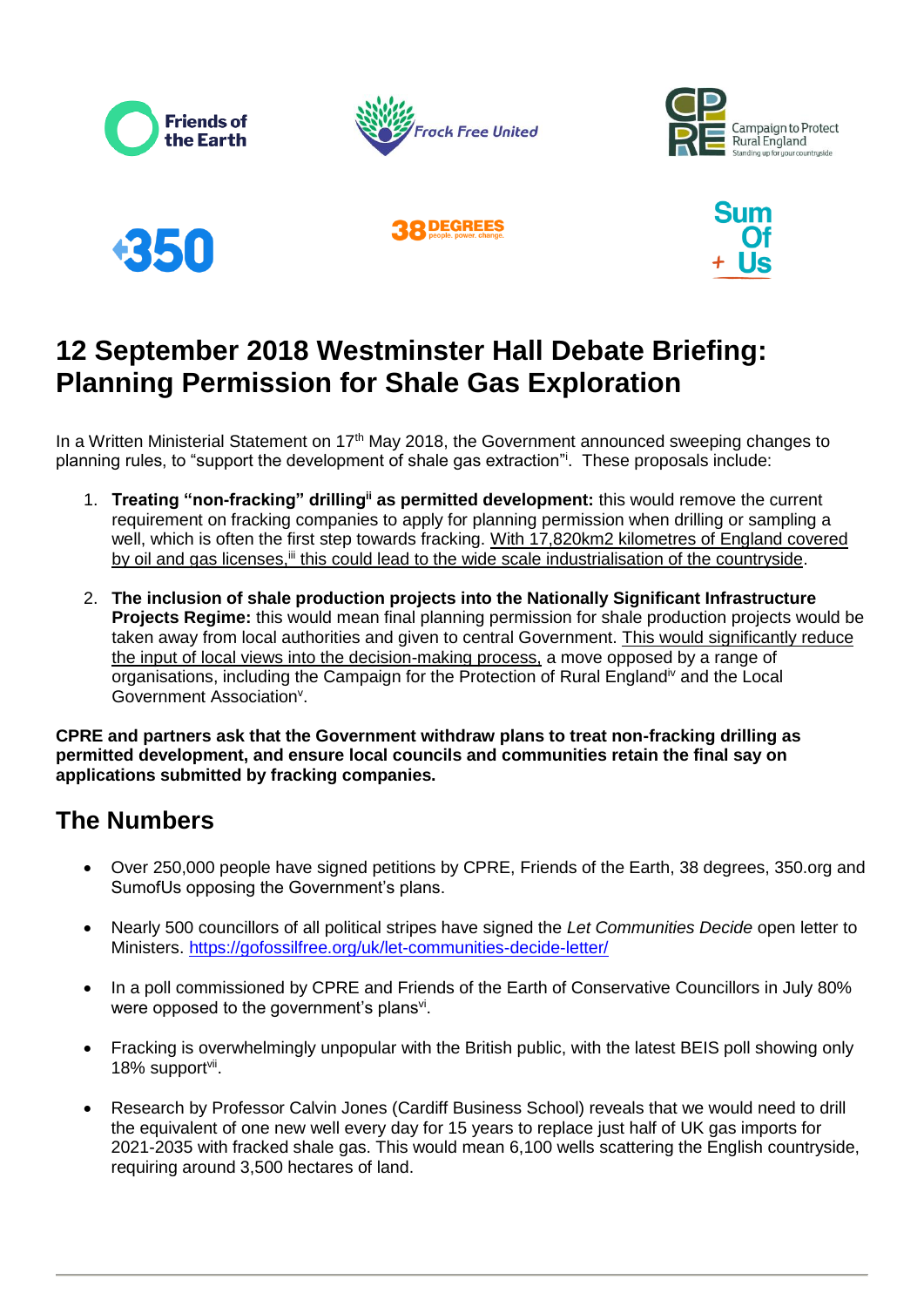## **Why drilling by fracking companies should not be treated as permitted development**

### **A "misuse" of permitted development rights**

Permitted development is traditionally a system designed to deal with minor building works, where the impact will be small and uncontroversial, such as putting up sheds, garden fences, extensions and phone kiosks. Typically, site construction, drilling and site clearance will take between 12 to 25 weeks."vill It is classed as major development, requiring planning and permitting consent.<sup>ix</sup> Drilling rigs are intrusive infrastructure, the average rig being  $125$ ft tall. $x$ 

### **The views of local people would be side-lined**

Under permitted development, there would only be a requirement for 'prior approval', a process which does not consider whether development can happen, but instead only considers specific and limited factors. The local planning system is one of the main routes for the public to express their concerns (or support) for what happens in their area. Local councils should have a meaningful say in whether projects go ahead, where these could result in significant local impacts such as increased traffic, fields and open spaces being converted to drilling sites.

#### **Industrialisation of the English countryside**

New research<sup>xi</sup> by Professor Calvin Jones at the Cardiff Business School, commissioned by Friends of the Earth, reveals that, in the most likely scenario, we would need to drill the equivalent of one new well every day for 15 years to replace just half of UK gas imports for 2021-2035 with fracked shale gas. This would mean 6,100 wells scattering the English countryside, requiring around 3,500 hectares of land - equivalent to 4,900 football pitches.

#### **Incompatibility with tackling climate change**

Permitted Development for non-fracking drilling would undermine the UK's climate change commitments by enabling wide scale exploration (leading to extraction) of oil and gas. If we are to avoid dangerous levels of global warming, the majority of proven fossil fuel reserves need to stay in the ground.<sup>xii</sup> In 2016, as Minister for Climate Change, Nick Hurd MP stated, "Between 70-75% of known fossil fuels would have to be left unused in order to have a 50% chance of limiting global temperature rise to below  $2^{\circ}C^{\text{xiii}}$ .

### **How and when would the changes be implemented?**

The Government's proposals are subject to consultation, currently live and closing on 25 October. Changes to permitted development would be implemented by statutory instrument through a negative procedure, meaning they are not required to be brought before Parliament for a debate or for a vote.

Housing, Communities and Local Government Select Committee report: "Planning Guidance on Fracking", Paragraph 91, July 2018

"**Shale gas development of any type should not be classed as a permitted development. Given the contentious nature of fracking, local communities should be able to have a say in whether this type of development takes place, particularly as concerns about the construction, locations and cumulative impact of drill pads are yet to be assuaged by the Government**."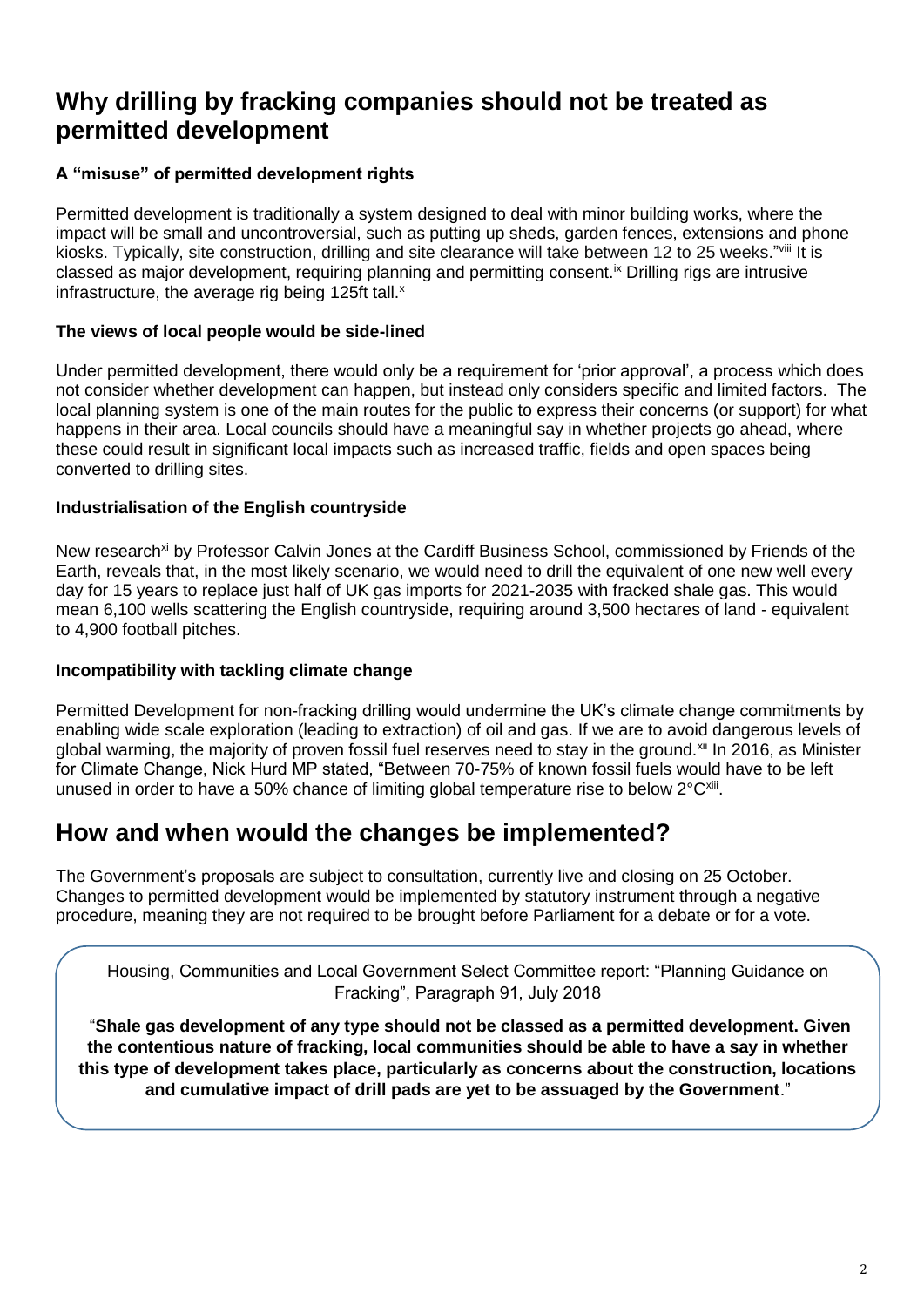Councillor Judith Blake, Local Government Association's environment spokesperson, LGA Media Statement, May 2018

"**We oppose any proposal for shale exploration to be allowed to bypass the locally democratic planning system through permitted development or national planning inspectors. We are clear that it should be up to local communities to decide whether or not to host fracking operations in their areas.**"

Daniel Carey-Dawes, Senior Infrastructure Campaigner at the Campaign to Protect Rural England, Media Statement, May 2018

**"Simplifying the shale gas application and exploration process will have disastrous effects for the health and tranquillity of our countryside, landscapes and environment. Our countryside is the breathing space for us all - it must not become an industrial testing ground for a fracking industry that has no environmental, economic or social licence"**

# **Questions for the Minister**

### **Planning and Local Democracy**

- When a local planning authority reviews a shale gas application it will often look at very local issues such as specific roads where extra HGV movements are likely to occur or what levels of noise or light pollution would be considered acceptable. How does the Government propose to continue to capture and ameliorate these local concerns if production decisions are taken in Whitehall?
- Would the Minister not agree that the major industrialisation, infrastructure and extreme depth drilling inherent to shale gas exploration is entirely inconsistent with a Permitted Development designation whose original intention was to expedite minor home improvements such as garden sheds, fences and conservatories?
- The cross-party Housing, Communities and Local Government Select Committee concluded that, *"Shale gas development of any type should not be classed as a permitted development. Given the contentious nature of fracking, local communities should be able to have a say in whether this type of development takes place"*. Why is the Committee wrong, and why should local communities not have a say?
- Does the Minister believe that the pre-application consultation undertaken by fracking companies is an appropriate substitute for a full local planning process?
- How does the Government square its commitment to localism and democratic planning with the proposals to let Ministers decide on shale production?

#### **Countryside and Environmental Impact**

- Has MHCLG carried out any internal analysis or been privy to any analysis on the number of wells likely to be drilled for exploration and production of shale gas?
- If the Government decides to press ahead with these proposals what safeguards will be put in place to ensure they do not result in incremental industrialisation of the countryside?